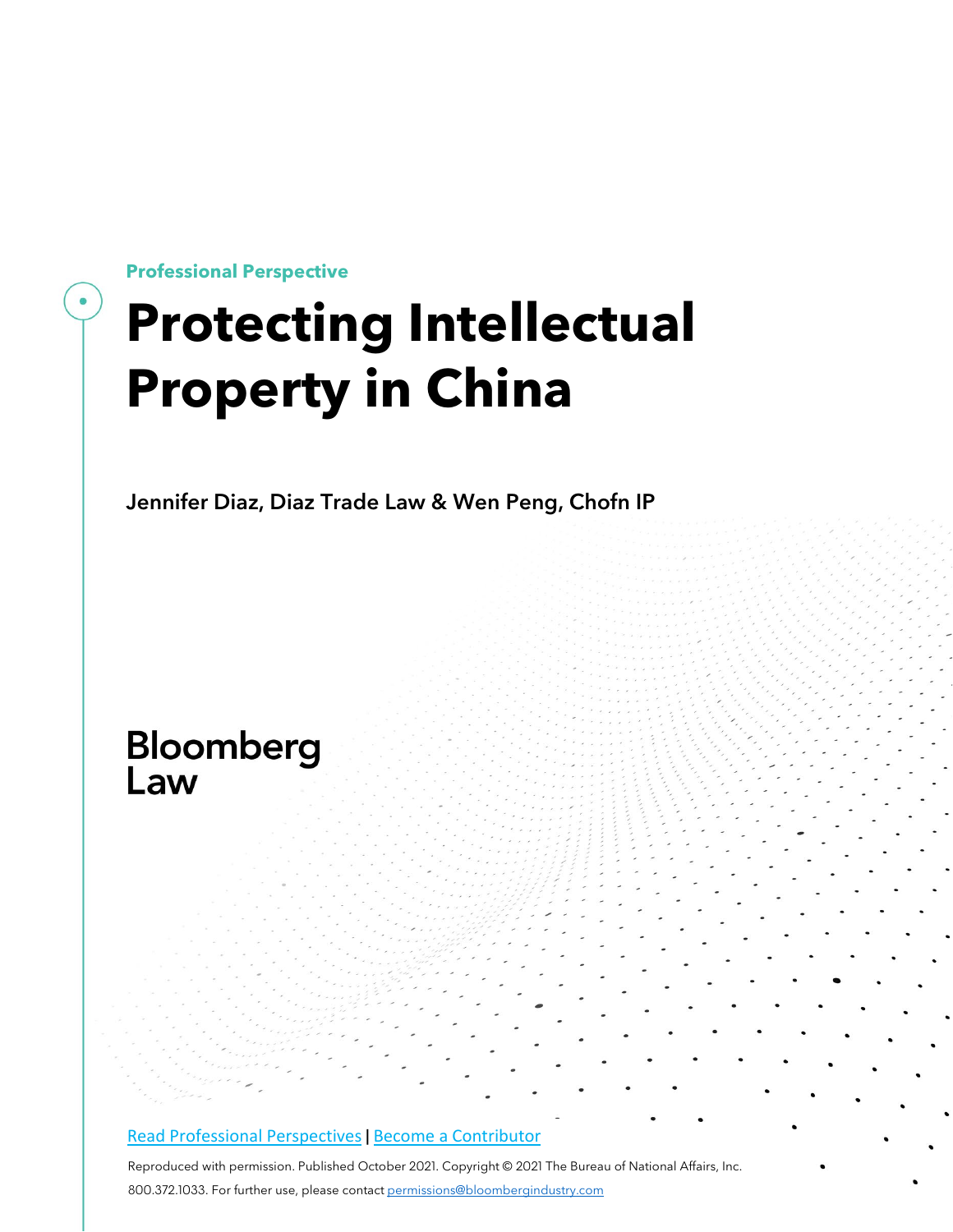# **Protecting Intellectual Property in China**

*Contributed by [Jennifer Diaz,](https://diaztradelaw.com/meet-the-team/attorneys/jennifer-diaz/) Diaz Trade Law & [Wen Peng,](http://en.chofn.com/Professionals/60a26cb71059bea14bc480b6/Wen_Peng) Chofn IP*

As the poverty rate in China continues to decline, and annual income per capita surpassed the \$10,000 mark in 2019, the Chinese market has grown into the second-largest export market, second only to the U.S.

The Chinese market is increasingly appealing to all producers and suppliers worldwide, including U.S. companies. According to the [U.S. Census Bureau,](https://www.census.gov/foreign-trade/balance/c5700.html) exports from the U.S. to China from January 2021 through March 2021 totaled \$34.8 billion, which is a 58.2% increase over the same period in the previous year.

When U.S. companies plan to export products to China, intellectual property rights (IPR), primarily patents, trademarks, and copyrights, should be prioritized. This article discusses Chinese IPR laws and practices and provides practitioner tips to avoid infringing other's IPRs while also protecting their own.

# **A Trademark Search is Essential**

Before entering China or any other markets, U.S. companies should be aware of what IPRs are already in existence in those markets. A prior full clearance trademark search is beneficial to foresee the potential risks of conflict as well as the chances of successful registration of the company's own IPR.

#### *Practitioner Tip*

The General Administration of Customs China (GACC) and China National Intellectual Property Administration's databases are the recommended search engines to determine whether others have recorded their IPR with Chinese customs.

It should be noted that the CNIPA's official database is not always timely updated. It is best practice to have counsel review the search results and provide a professional opinion on the likelihood of registration success prior to proceeding with the registration.

# **Potential Obstacles Prior to Exporting**

If search results reveal another company's IPR is protected, it is possible to seek consent to coexist, negotiate a license agreement, and potentially negotiate an acquisition.

The most infamous case in China regarding a prior IPR protection barring registration was about the iPad trademark, which had been registered by Proview in China. Apple did not successfully clear the obstacle prior to making and selling iPad tablets in China. Proview filed a lawsuit, as well as many complaints against Apple, leading to Apple settling with Proview for \$60 million in exchange for acquiring the brand to sell its tablet products in China smoothly.

# **Design a Chinese Trademark for the Chinese Market**

Many U.S. companies pay the price from a lack of proper planning when attempting to register a Chinese trademark, where other companies pay close attention to newly registered marks for the purpose of squatting and acquiring the marks' actual translation.

A famous example is the New Balance trademark case. The exact English transliteration of New Balance was previously registered in China by a competitor. A proactive trademark search at the onset would have found this trademark, which included classes of footwear, clothing, and headgear. New Balance ultimately lost the battle and was ordered to pay the previously registered Chinese brand damages of 5 million RMB (over \$750,000). New Balance had to re-design a Chinese version of its trademark and re-invest in marketing the new trademark.

#### *Practitioner Tip*

It is strongly recommended that U.S. companies take the initiative to design a Chinese version of their brand to make it easier for local consumers to remember. A more memorable brand will increase the likelihood that Chinese consumers will purchase the product or service.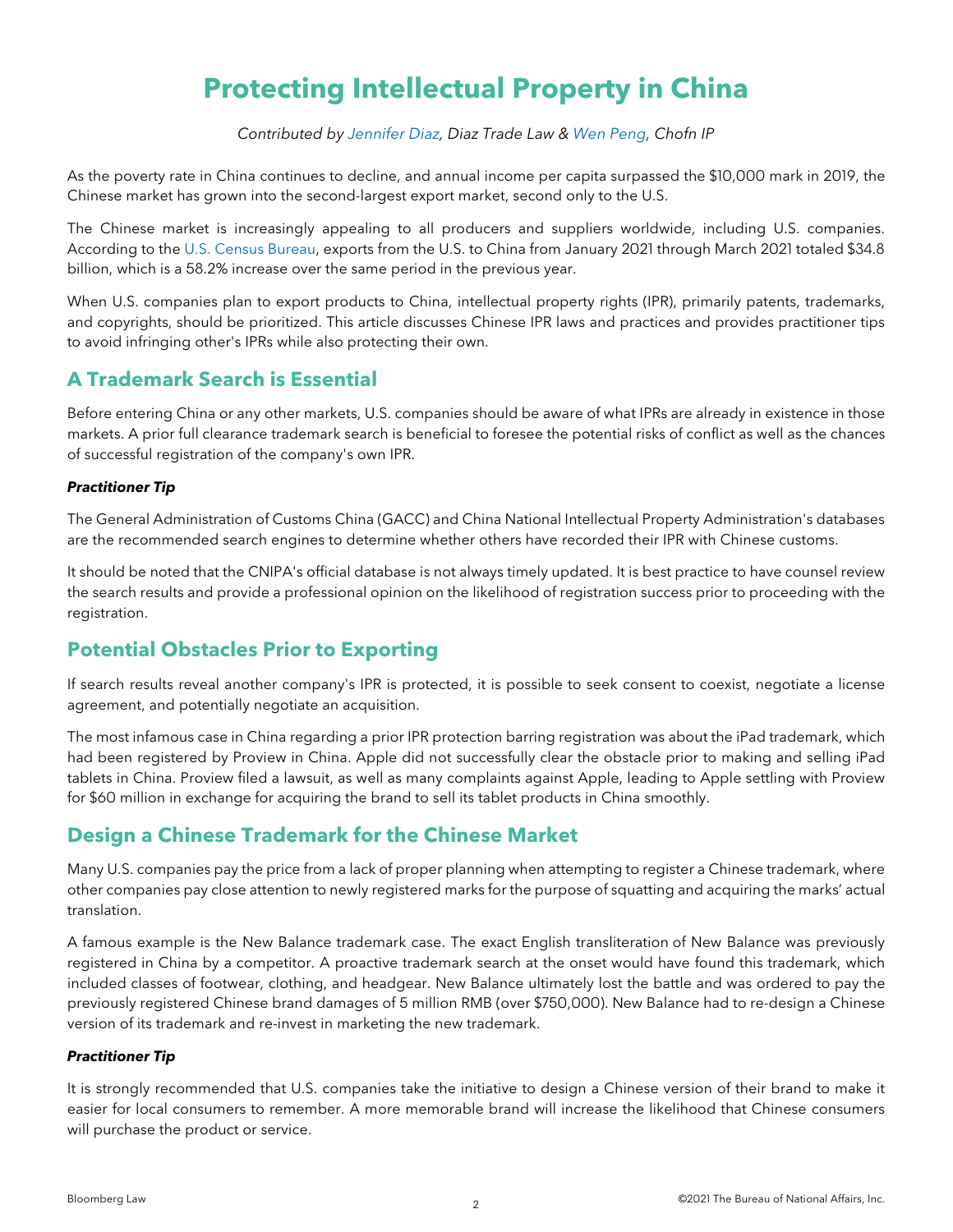A failure to create a Chinese version of a brand could even result in a competitor creating their own Chinese version of your brand, which has the potential of being registered and protected by your competitor.

# **Register IPRs as Early as Possible**

As noted from the New Balance case, China adopts the first-to-file principle for patents and trademarks to determine ownership. In other words, the first party to file has the first right. This differs from the U.S., where a first-to-use principle for trademark ownership is used.

An exception to China's first-to-file principle exists when a trademark is influential or well-known for at least three years in mainland China before a conflicting trademark's filing date. Because this is an extremely high threshold, it is strongly advised to file one's own trademarks as early as possible in China.

The U.S. and China are both members of the Berne Convention, wherein China is obliged to grant automatic protection to a U.S. company's copyright for 50 years beginning the date of initial publication, or a U.S. citizen's copyright during his lifetime plus 50 years after death. Thanks to the Berne Convention, it is a relatively cost-efficient and expeditious process to register a copyright in China that was initially published in the U.S.

# **Register Trademarks in Both Actual Classes and Associated Subclasses**

In the U.S., companies are advised to register trademarks narrowly based upon the actual international classes their products currently use. In China, however, companies are encouraged to use both the actual and associated subclasses to prevent competitors from using or registering similar or identical trademarks on similar or identical goods or services. This also helps registrants should they choose to expand product lines in the future.

# **Monitor Aggressive Actions Against Infringers & Squatters**

After successful registration of one's own IPRs, it is still essential to monitor the [CNIPA's database](http://wcjs.sbj.cnipa.gov.cn/) independently and/or through professional monitoring service providers to quickly spot any infringers and squatters and take appropriate legal action.After successful registration of one's own IPRs, it is still essential to monitor the CNIPA'S database and professional monitoring service providers to quickly spot any infringers and squatters and take appropriate legal action.

#### *Practitioner Tip*

When an intellectual property holder identifies any infringers or squatters, the IPR owner could consider sending a ceaseand-desist letter to the infringing party demanding voluntary withdrawal.

Additionally, IPR holders may consider the following actions: filing a complaint if the squatted trademark was identified within the statute of limitations, filing an invalidation if the squatted mark is registered, or filing a non-use cancellation request if the intellectual property has not been used for three consecutive years by the infringing, or squatting, party since registration.

# **Use the Trademark Registration Symbol (®) Properly**

In the U.S., the misuse or incorrect use of the symbol ® is a common occurrence without repercussion. In China, however, the symbol is only applicable to trademarks registered in China.

The misuse, namely incorrect annexation of the symbol to a pending trademark or not-applied-for trademark, will be regarded as false representation of registered trademarks and may be penalized by a fine. The calculation of the fine is based upon the amount of illegal business revenue. If it is over CNY 50,000 (about \$7,755), a fine up to 20% of such revenue may be imposed. In the event of no illegal business revenue or illegal business revenue of less than CNY 50,000, a fine up to CNY 10,000 (about \$1,550) may be imposed.

According to China's latest available data, 2,408 penalties were issued in 2016, and 1,828 penalties were issued in 2017. The Chinese authorities have not released recent itemized data, but it is believed that thousands of such penalties may have been issued in recent years.